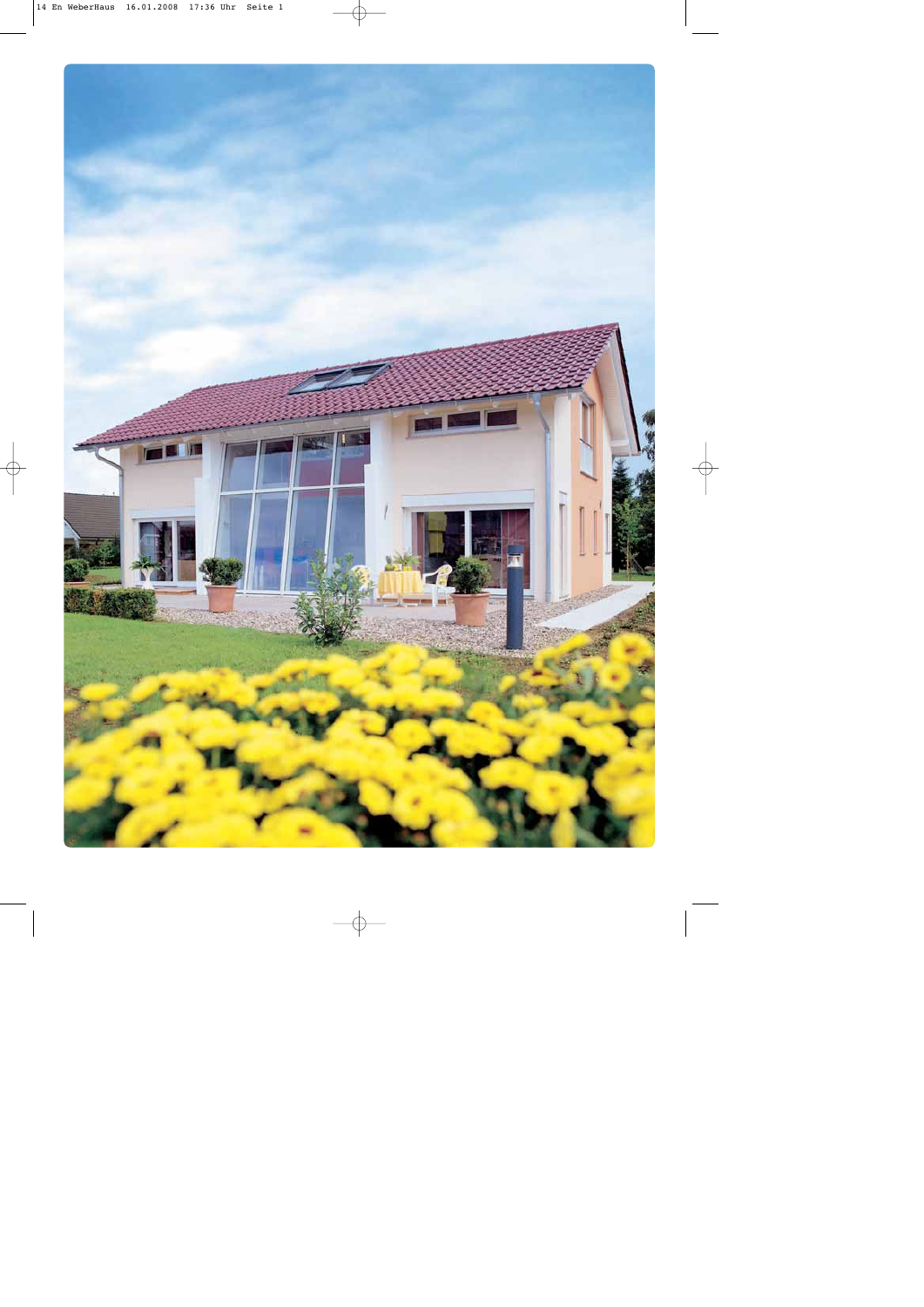## **The Endless** Summer

**Auto production and the production and assembly of components for wooden prefabricated houses have a great deal in common. WeberHaus in Rheinau-Linx was therefore convinced by the idea of being able to learn from experiences in another industry, and succeeded in transforming itself into a lean and transparent company.**

By: Reiner Schloz, Photos by: Mathias Hangst

Employees pay particular attention when the triumvirate in charge paces unannounced up and down the production lines at WeberHaus. Olaf Bädeker, who is responsible for overseeing the Continuous Improvement Process (CIP), Gerd Manßhardt, head of production, and Plant Manager Michael Sax cast their six trained eyes over the production lines to check whether the principles of lean production are being consistently complied with, since what the company has worked hard to introduce over the past year-and-a-half is not to fall by the wayside, but is rather to be improved further.

The three men keep a particular eye on seven areas: the equipment cupboards, general tidiness and cleanliness, the stock on the shelves, possible sources of defects, whether the team boards are up to date, and the status of the "to-do" lists, referred to as a "KAIZEN newspaper" in technical jargon. Clear black-and-white symbols are used to assess the general state of things. These range from sunshine ("excellent") to clouds ("unsatisfactory"). Such clear use of symbols ultimately forms part of a tried-and-tested means of communication in lean companies, and communication is one of the things that has radically changed at WeberHaus. "To begin with," says Olaf Bädeker, "the employees winced when we walked through. Since then, they have realized that they, too, have a part to play. These tours of the production lines ultimately result, time and time again, in new tasks for the three of us as well."

Dr. Ralph Mühleck can be pleased with the general weather situation. The head of the management team of the family company based in Rheinau-Linx near Baden-Baden, Germany, defines his visual impressions of the profitable change in atmosphere as follows: "Nowadays, we no longer wish to see any finished walls standing around in production, as this would be an indicator of overproduction."

Previously, people viewed things differently. If finished walls with installed windows were standing tightly packed together in the production hall, it was a sign that "things were happening here." However, at some point, the managing director began to have doubts about whether "everything was running smoothly." He lacked the critical view from outside the production department that had simply continued to grow since the founding of the company in 1960. The master carpenter Hans Weber had once started out with three houses built in wood-frame construction. Now, forty-six years  $\rightarrow$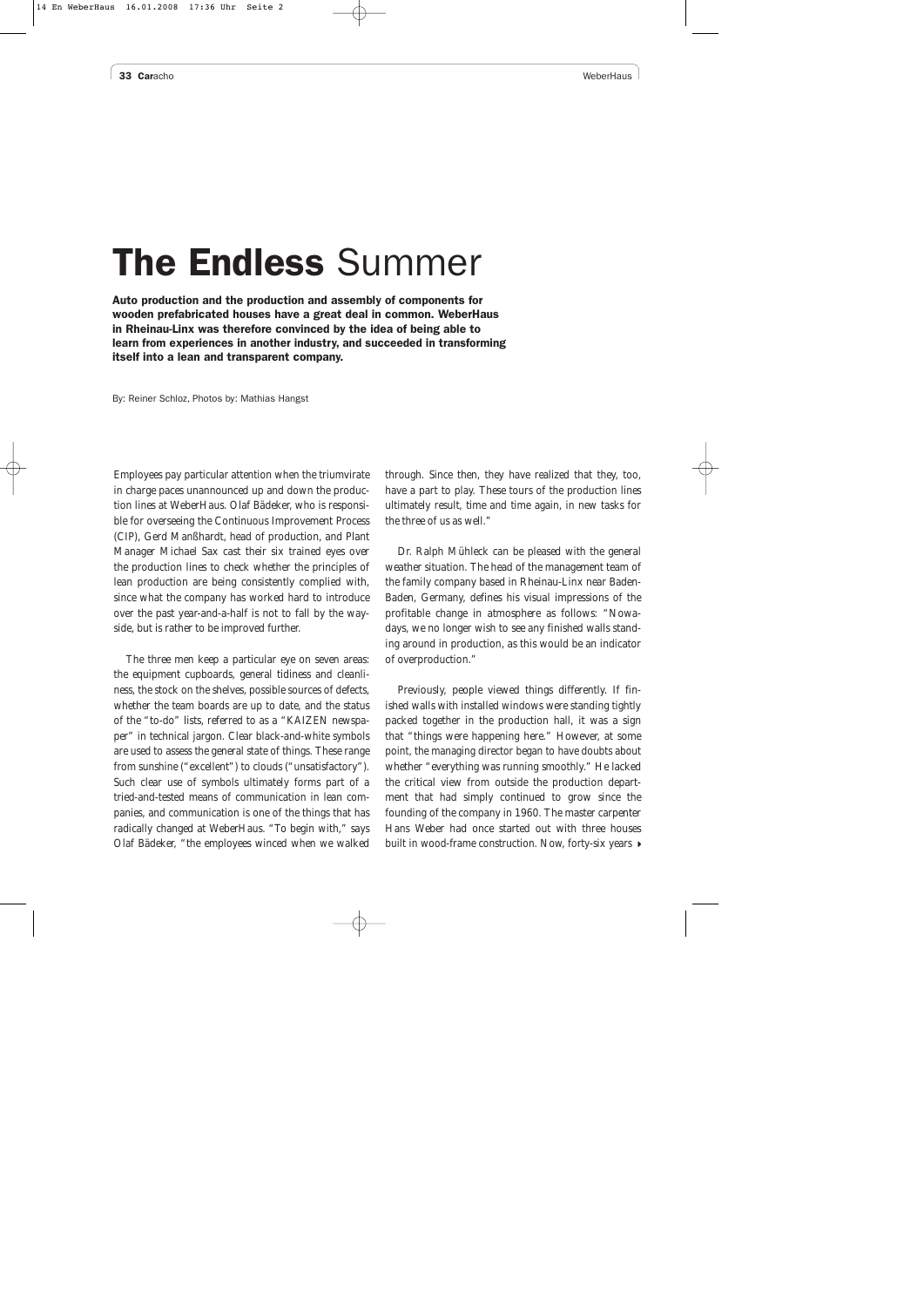

Higher standard of production: Quality store and clear criteria result in transparent production processes

and over 27,000 houses later, WeberHaus GmbH & Co. KG, with its new ÖvoNatur external wall, is regarded as a leader in the building of low-energy houses, and with its WeberHaus Twin and WeberHaus Wohnwelten product ranges, offers high-quality prefabricated houses made in Germany, as well as exclusive and unique construction.

Besides Germany, WeberHaus also builds houses abroad, especially in Switzerland, Austria and France, and Britain may be next. Such a development also raises the question as to whether the production department is capable of meeting the ever increasing demands placed on it. "The automotive industry, and above all, Porsche, clearly sets the standard when it comes to production companies. This is why we sought assistance from this sector," says Ralph Mühleck.

Thinking outside the box was a result of this, as far as he is concerned. Traditional flow production, featuring assembly operation and standardized components, is used in both the construction of prefabricated houses and in the automotive industry. And yet: for Jörg Kaiser, the project manager from Porsche Consulting, and his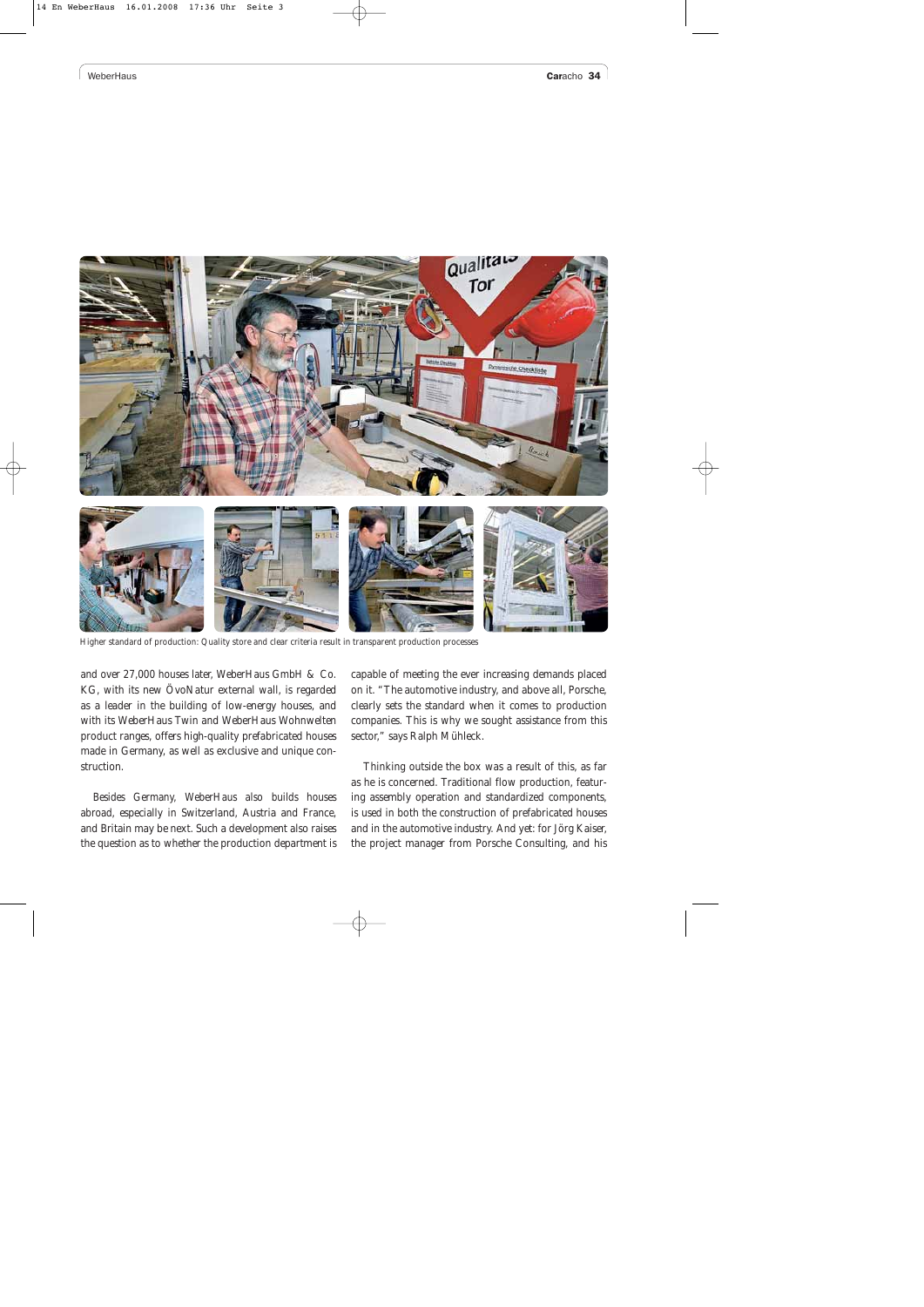colleague Till Friedrich, the main task when they began working with WeberHaus was, above all, to successfully switch from one type of production to the other. Here, it can be very helpful to jump right in at the deep end. Just as fish glide smoothly through the water, the "fishbone

diagrams" below clearly illustrate, and are a prime example of, lean production processes with well-functioning interfaces. They also represent an optimum overall system, which makes it very easy to understand how production processes from the automotive industry are  $\rightarrow$ 



Fishbone diagrams: Abstract representation to illustrate the production processes which are similar to those used in the automotive industry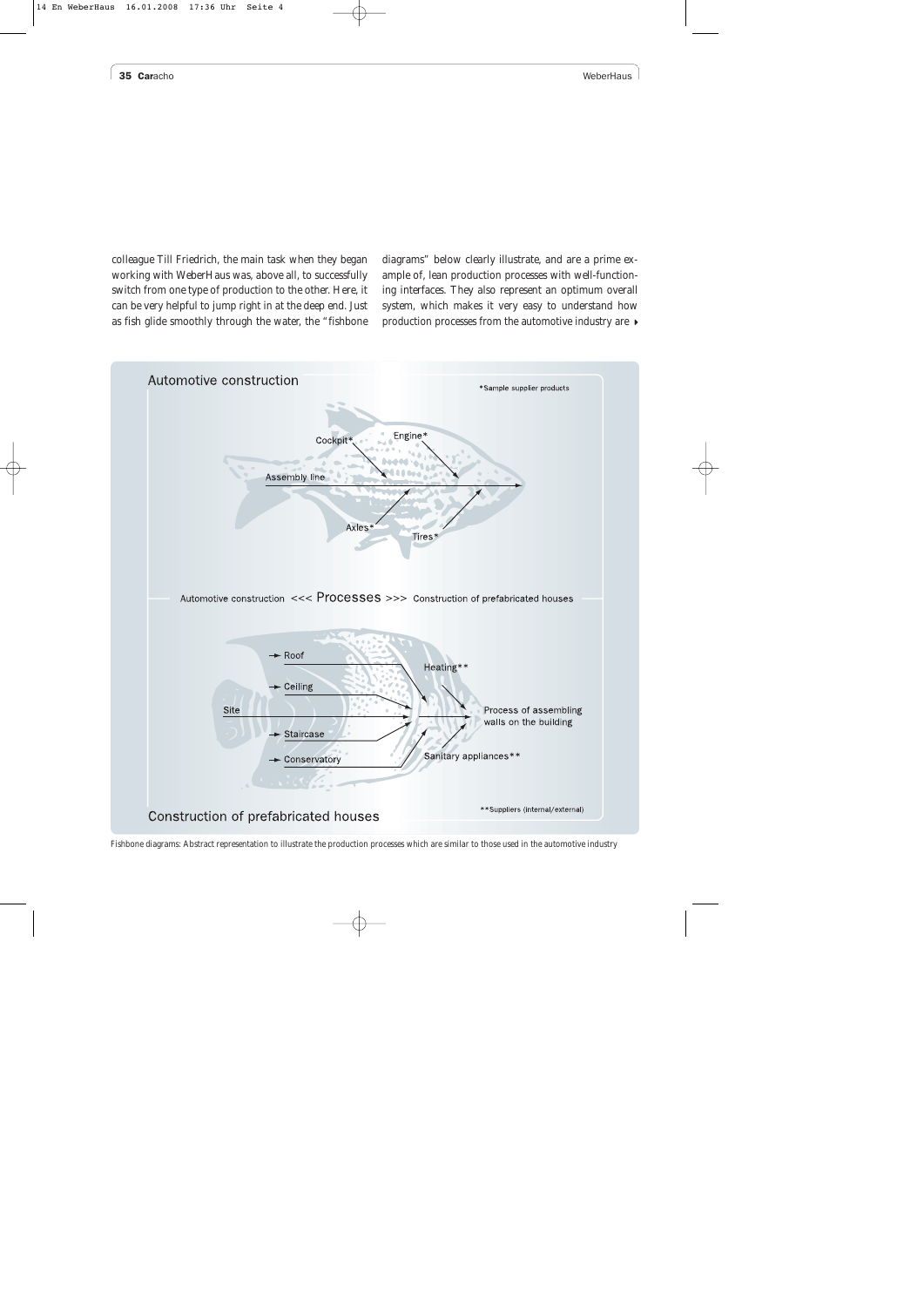

Windows and doors are fitted all along the wall: Things are done quickly and efficiently at the production plant

adapted to prefabricated houses. So far, we are not actually diverging from the subject matter, if you approach it in the right way.

During a pilot workshop and a one-week trip to the Porsche Akademie in Bietigheim-Bissingen, in which the management team also took part, this view was honed into the minds of the employees responsible for this project, and preparations were made for implementing the first measures in production. However, it soon became clear that it was not enough to simply restructure production. In contrast to the automotive industry, production only accounts for a small part of the overall added value in the prefabrication construction industry. Stable production planning is largely dependent on order processing. Moreover, production is very complex in the prefabrication construction industry, particularly when unique construction (single orders that are produced to meet the customer's individual requirements) still accounts for around thirty percent of all production.

A planning team made up of production and assembly managers as well as members of staff from materials management, production planning and project management therefore drew up an order processing chart. Processing is controlled and monitored by a so-called control funnel. At different stages, time-specific questions must be clarified before producing any of the prefabri